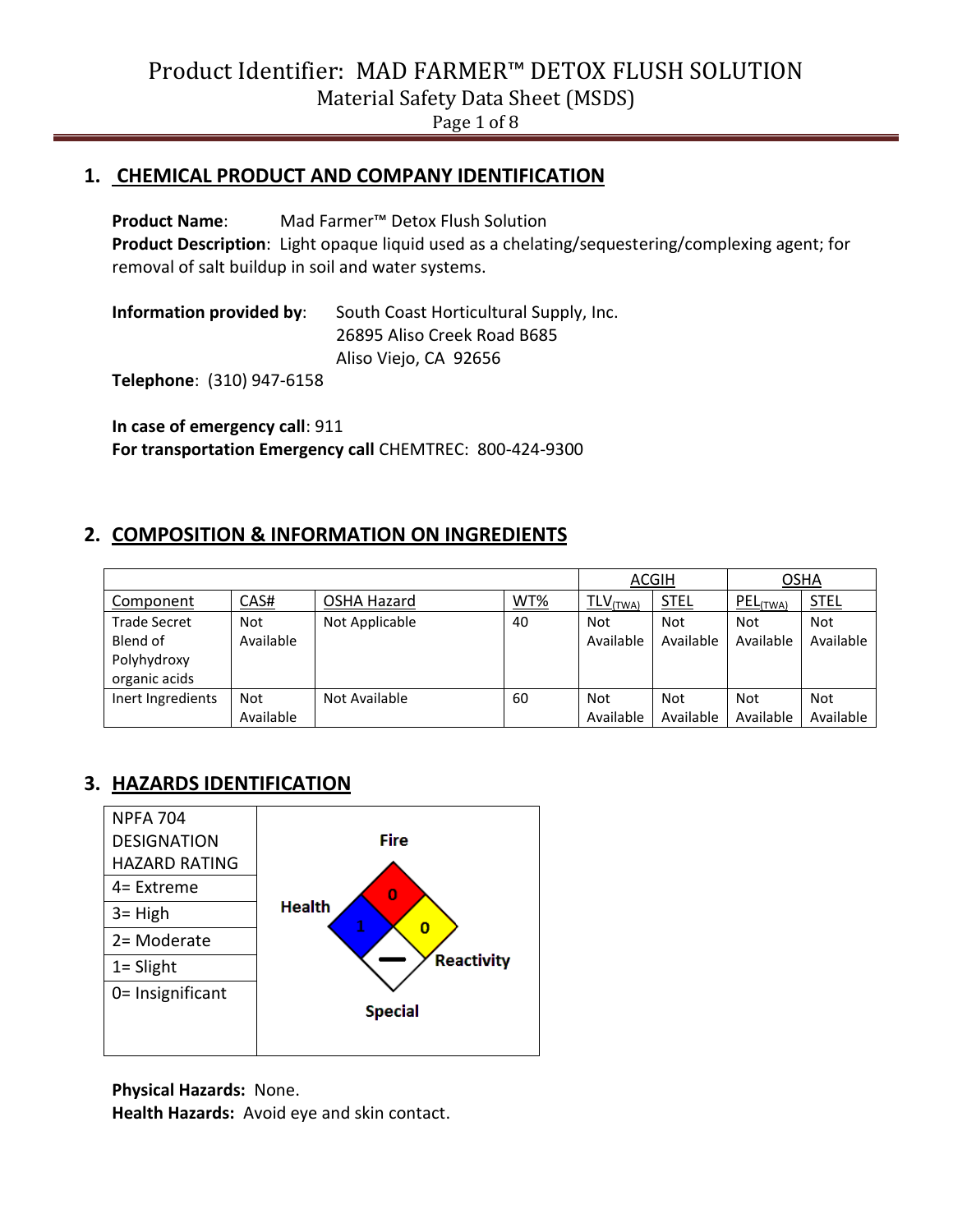Page 2 of 8

**Emergency Overview:** A light opaque liquid having no indicated characteristic odor. This product is not classified as a hazardous material. It should not have any adverse effects upon exposure, however, individual sensitivities and any pre-existing disorders may be affected. If individual sensitivities are found to occur upon exposure, the potential effects and their referenced treatment measures follow:

#### **POTENTIAL HEALTH EFFECTS**

**Inhalation**: Possible slight irritation (Inhalation of mists may be irritating to the nose, mouth, throat, mucous membranes and lungs).

**Eye Contact**: Possible eye irritant. (Overexposure to the mists or liquid may cause eye irritation).

**Skin Contact**: Possible slight irritation (Exposure to the mists or liquid may cause slight skin irritation).

**Ingestion**: If large amounts are taken it may cause nausea.

**Chronic Hazards**: None indicated.

#### **4. FIRST AID MEASURES**

**Inhalation**: If inhaled, remove patient to fresh air. If not breathing, give artificial respiration, preferably mouth-to-mouth. If breathing is labored, give oxygen. Obtain medical attention.

**Eye Contact**: In case of contact, immediately flush eyes with plenty of water for at least 15 minutes (Lifting the upper and lower lids occasionally. Remove contact lenses, if worn). If redness, itching or a burning sensation develops, have eyes examined and treated by medical personnel.

**Skin Contact**: In case of contact, immediately wash material off the skin with plenty of soap and water. If unable to wash immediately or if tingling, numbness or a burning sensation develops, apply skin cream or an oil-based solution to the affected area. If irritation persists, get medical attention.

**Ingestion**: If swallowed, provided the patient is conscious, wash out mouth with water (Never give anything by mouth to an unconscious person). Immediately contact medical personnel or an emergency facility. If spontaneous vomiting occurs, have patient lean forward with head down to avoid breathing in of vomitus, rinse mouth and administer water.

**Note to Physicians**: Provide symptomatic/supportive care as necessary.

#### **5. FIRE FIGHTING MEASURES**

**Flashpoint and Method**: Not applicable

**Flammable Limits (in air, % by volume): Lower**: Not applicable **Upper**: Not applicable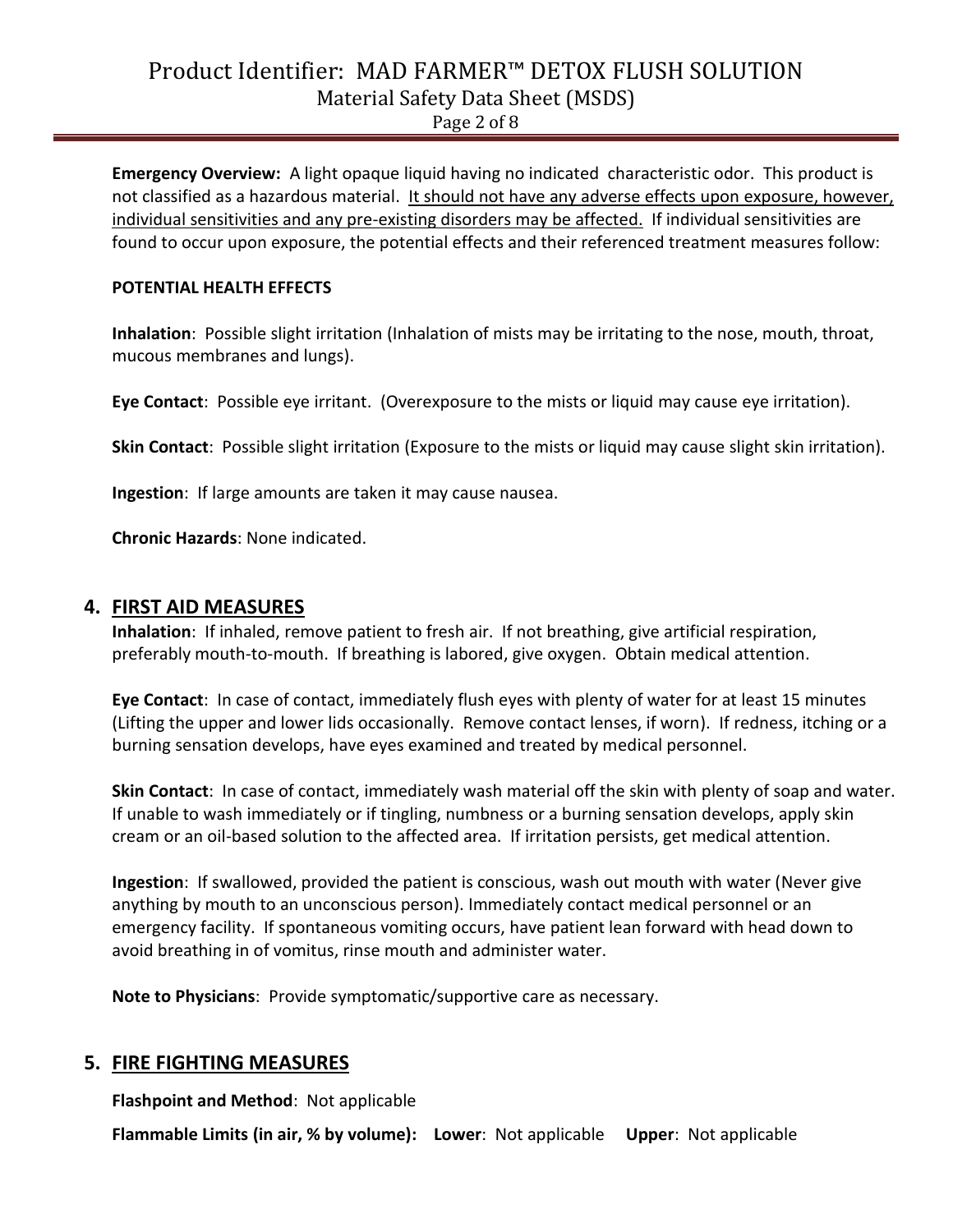Page 3 of 8

**Autoignition Temperature**: Not applicable

**GENERAL HAZARD**: None indicated.

**Fire Fighting Instructions**: Use appropriate procedures for underlying cause of fire. **Extinguishing Media**: Use appropriate medium for underlying cause of fire. **Fire Fighting Equipment**: Wear protective clothing and self-contained breathing apparatus. **Hazardous Combustion Products**: None indicated.

#### **6. ACCIDENTAL RELEASE MEASURES**

Land Spill: Recover product and place in appropriate container for disposal. Avoid raising dust. Ventilate and wash area.

**Water Spill**: None indicated.

#### **7. HANDLING AND STORAGE**

**Storage Temperature**: None indicated.

**Storage Pressure**: None indicated.

**General**: Storage Conditions: Keep container tightly closed when not in use.

#### **8. EXPOSURE CONTROLS / PERSONAL PROTECTION**

**Control Measures**: None indicated.

#### **Recommended Personal Protective Equipment**:

**Ventilation**: Not required under normal conditions.

**Respirator**: None required under normal conditions. Approved respirator to organic vapors if high concentrations are likely.

**Eyes**: Chemical goggles or face shield.

**Skin**: Wear rubber or neoprene gloves for transfer operations or where splashing may occur. If irritation occurs, impervious clothing and gloves should be worn.

**Other Clothing and Equipment**: Apron.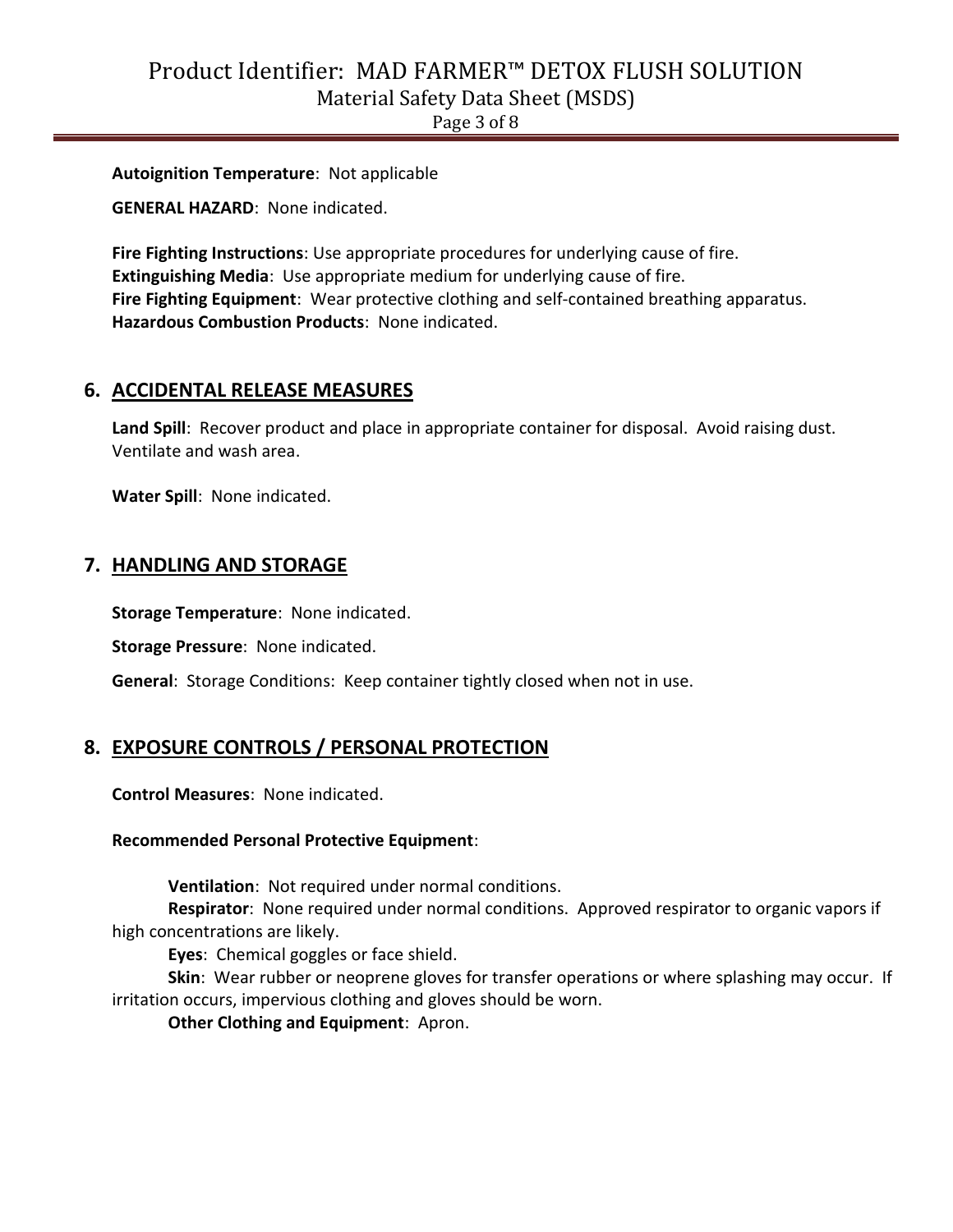### **9. PHYSICAL AND CHEMICAL PROPERTIES**

| Appearance:               | Light opaque      | <b>Bulk Density(pounds/ft3):</b> | No data available     |
|---------------------------|-------------------|----------------------------------|-----------------------|
| <b>Physical State:</b>    | Liquid            | <b>Vapor Pressure:</b>           | No data available     |
| Odor:                     | No data available | Vapor density (air=1):           | No data available     |
| <b>Odor Threshold:</b>    | No data available | <b>Evaporation rate</b>          | No data available     |
|                           |                   | (n-Butyl Acetate=1):             |                       |
| <b>Molecular Formula:</b> | No data available | <b>VOC Content:</b>              | No data available     |
| <b>Molecular Weight:</b>  | No data available | % Volatile:                      | No data available     |
| <b>Boiling Point:</b>     | No data available | Solubility in H2O:               | <b>Highly Soluble</b> |
| <b>Freezing/Melting</b>   | No data available | <b>Octanol/Water</b>             | No data available     |
| Point:                    |                   | <b>Partition Coefficient:</b>    |                       |
| <b>Specific gravity:</b>  | No data available | $pH$ (as is):                    | No data available     |
| Density (pounds/gallon):  | No data available | pH (1% solution):                | No data available     |

### **10.STABILITY AND REACTIVITY**

**General**: None indicated. **Conditions to avoid**: None indicated. **Incompatible Material**: None indicated.

**Hazardous Decomposition Products**: None indicated.

**Sensitivity to Mechanical Impact**: No data available **Sensitivity to Static Discharge**: No data available

## **11.TOXICOLOGICAL INFORMATION**

| <b>COMPONENTS:</b>                     | Blend of Polyhydroxy organic acids     |  |
|----------------------------------------|----------------------------------------|--|
| <b>Eye Contact:</b>                    | Mildly irritating (rabbit)             |  |
| <b>Skin Contact:</b>                   | Non-irritation (rabbit). Not a contact |  |
|                                        | sensitizer.                            |  |
| Oral Rat LD <sub>50</sub> :            | >5000 mg/Kg (male and female rats)     |  |
| Dermal Rat LD <sub>50</sub> :          | >5000 mg/Kg (male and female rats)     |  |
| <b>Inhalation Rat LC<sub>50</sub>:</b> | >2.09 mg/L (male and female rats)      |  |
| <b>Human Data:</b>                     | No data available                      |  |
| <b>Other Toxicological Data:</b>       | No data available                      |  |
| Carcinogenicity:                       | No data available                      |  |
| Teratogenicity:                        | No data available                      |  |
| <b>Mutagenicity:</b>                   | No data available                      |  |
| <b>Synergistic Products:</b>           | None reported                          |  |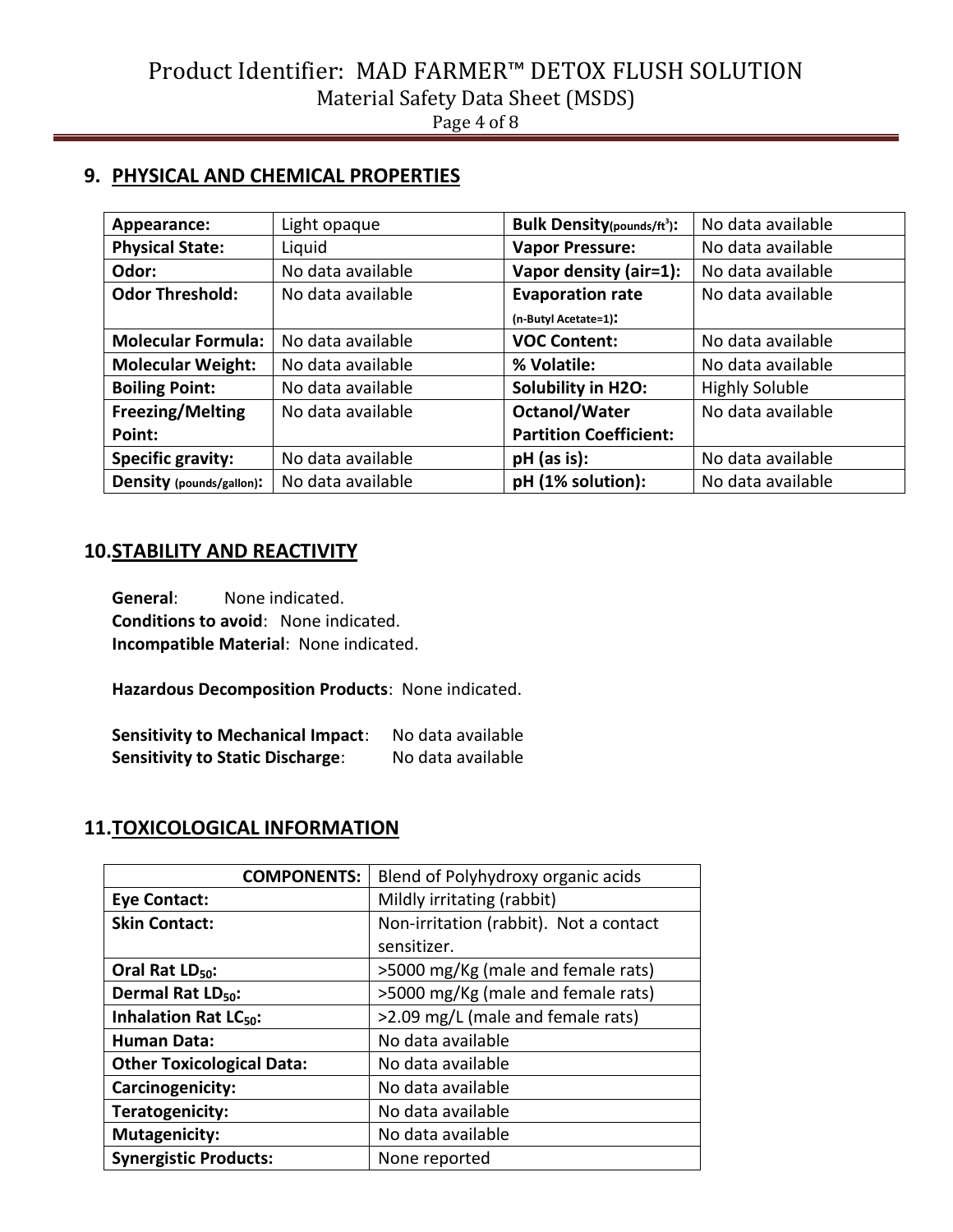Page 5 of 8

| <b>Target Organs:</b>                | No data available |
|--------------------------------------|-------------------|
| <b>Medical Conditions Aggravated</b> | No data available |
| <b>By Exposure</b>                   |                   |

### **12.ECOLOGICAL INFORMATION**

**Environmental Fate**: This product is highly soluble in water. No specific environmental fate data is available on this product.

**Environmental Considerations**: None indicated.

### **13.DISPOSAL CONSIDERATIONS**

**RCRA 40 CFR 261 Classification**: Non-Hazardous Waste

**U.S. EPA Waste Number/Description**: Not applicable

Waste Disposal: Dispose of product in accordance with federal, state and local regulations.

Disposal Method: Do not contaminate waterways by cleaning of equipment or by disposal of wastes. Wastes resulting from the use of this product may be disposed of on site or at an approved waste disposal facility.

Container disposal: Completely empty bag into application equipment. Then dispose of empty bag in a sanitary landfill or by incineration, or, if allowed by State and local authorities, by burning. If burned, stay out of smoke.

## **14.TRANSPORTATION INFORMATION**

| <b>DOT Proper</b><br><b>Shipping</b><br>Name: | NOT RESTRICTED; Not applicable. |               |            |                   |                |            |
|-----------------------------------------------|---------------------------------|---------------|------------|-------------------|----------------|------------|
|                                               | <b>Hazard Class:</b>            | <b>Not</b>    | <b>UN</b>  | <b>Not Listed</b> | <b>Packing</b> | <b>Not</b> |
|                                               |                                 | applicable    | Number:    |                   | Group:         | applicable |
|                                               | <b>Primary Label:</b>           | None          | Subsidiary | None              |                |            |
|                                               |                                 | required      | Label(s):  | required          |                |            |
|                                               | <b>Primary/Subsidiary</b>       | None          |            |                   |                |            |
|                                               | <b>Placards:</b>                | required      |            |                   |                |            |
| <b>DOT</b>                                    |                                 | <b>RQ</b> for | <b>Not</b> |                   |                |            |
| Reportable                                    | None listed                     | Product:      | applicable |                   |                |            |
| Quantity                                      |                                 |               |            |                   |                |            |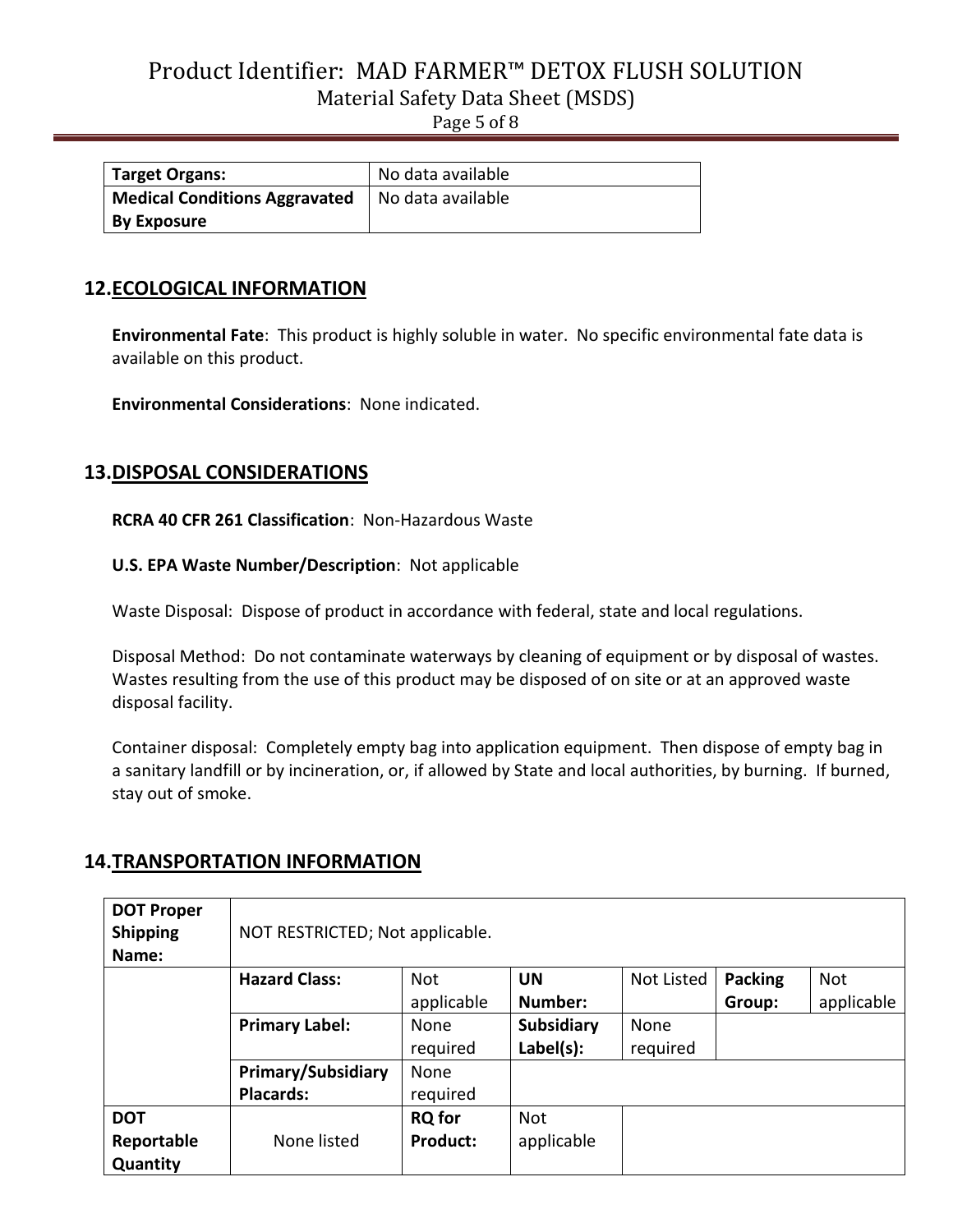Page 6 of 8

| (RQ):                                                                                                                                                                                                                                                                                                                                                        |                                                       |                 |                   |                |                |            |
|--------------------------------------------------------------------------------------------------------------------------------------------------------------------------------------------------------------------------------------------------------------------------------------------------------------------------------------------------------------|-------------------------------------------------------|-----------------|-------------------|----------------|----------------|------------|
| <b>Marine</b>                                                                                                                                                                                                                                                                                                                                                | <b>No</b>                                             |                 |                   |                |                |            |
| <b>Pollutant:</b>                                                                                                                                                                                                                                                                                                                                            |                                                       |                 |                   |                |                |            |
|                                                                                                                                                                                                                                                                                                                                                              | 2008 North American Emergency Response Guidebook No.: |                 |                   | Not applicable |                |            |
| <b>TDG Proper</b>                                                                                                                                                                                                                                                                                                                                            |                                                       |                 |                   |                |                |            |
| <b>Shipping</b>                                                                                                                                                                                                                                                                                                                                              | <b>NOT RESTRICTED</b>                                 |                 |                   |                |                |            |
| Name:                                                                                                                                                                                                                                                                                                                                                        |                                                       |                 |                   |                |                |            |
|                                                                                                                                                                                                                                                                                                                                                              | <b>Hazard Class:</b>                                  | <b>Not</b>      | <b>UN</b>         | <b>Not</b>     | <b>Packing</b> | <b>Not</b> |
|                                                                                                                                                                                                                                                                                                                                                              |                                                       | applicable      | Number:           | applicable     | Group:         | applicable |
|                                                                                                                                                                                                                                                                                                                                                              | <b>Primary Label:</b>                                 | None            | <b>Subsidiary</b> | None           |                |            |
|                                                                                                                                                                                                                                                                                                                                                              |                                                       | required        | Label(s):         | required       |                |            |
|                                                                                                                                                                                                                                                                                                                                                              | <b>Primary/Subsidiary</b>                             | None            |                   |                |                |            |
|                                                                                                                                                                                                                                                                                                                                                              | <b>Placards:</b>                                      | required        |                   |                |                |            |
| <b>TDG</b>                                                                                                                                                                                                                                                                                                                                                   |                                                       |                 |                   |                |                |            |
| Reportable                                                                                                                                                                                                                                                                                                                                                   | Not applicable                                        |                 |                   |                |                |            |
| Quantity                                                                                                                                                                                                                                                                                                                                                     |                                                       |                 |                   |                |                |            |
| (RQ):#                                                                                                                                                                                                                                                                                                                                                       |                                                       |                 |                   |                |                |            |
| <b>TDG Schedule</b>                                                                                                                                                                                                                                                                                                                                          | Not applicable                                        |                 |                   |                |                |            |
| XII:                                                                                                                                                                                                                                                                                                                                                         |                                                       |                 |                   |                |                |            |
|                                                                                                                                                                                                                                                                                                                                                              |                                                       |                 |                   |                |                |            |
| Regulated                                                                                                                                                                                                                                                                                                                                                    | None listed                                           | <b>RL</b> for   | <b>Not</b>        |                |                |            |
| Limit $(RL):##$                                                                                                                                                                                                                                                                                                                                              |                                                       | <b>Product:</b> | applicable        |                |                |            |
| <b>Other</b>                                                                                                                                                                                                                                                                                                                                                 |                                                       |                 |                   |                |                |            |
| <b>Shipping</b>                                                                                                                                                                                                                                                                                                                                              | None                                                  |                 |                   |                |                |            |
| Information:                                                                                                                                                                                                                                                                                                                                                 |                                                       |                 |                   |                |                |            |
| # Canadian Transportation of Dangerous Goods Regulations (TDGR), Part IX, Table 1, Quantities or levels for Immediate Reporting: releases of reportable quantities, RQ, that<br>meet the definition of a "dangerous occurrence" (a threat to life, health, property, or the environment) must be reported to the appropriate authorities as outlined in TDGR |                                                       |                 |                   |                |                |            |
| $9.13(1)$ and $9.14(1)$ .                                                                                                                                                                                                                                                                                                                                    |                                                       |                 |                   |                |                |            |
| ## Reporting to Environment Canada is required for any releases exceeding the regulated limits, RL, of 9.2 materials (primary or secondary). The regulated limits are found in                                                                                                                                                                               |                                                       |                 |                   |                |                |            |

Schedule XIII of the TDGR.

## **15.REGULATORY INFORMATION**

| <b>COMPONENTS:</b>             | Blend of Polyhydroxy organic |
|--------------------------------|------------------------------|
|                                | acids                        |
| <b>OSHA Target Organs:</b>     | Not applicable               |
| <b>Carcinogenic Potential:</b> |                              |
| <b>Regulated by OSHA:</b>      | No                           |
| <b>Listed on NTP Report:</b>   | No                           |
| <b>Listed by IARC:</b>         | No                           |
| IARC group:                    | Not applicable               |
| <b>ACGIH Appendix A:</b>       | Not listed                   |
| A1 Confirmed Human:            | Not applicable               |
| A2 Suspected Human:            | Not applicable               |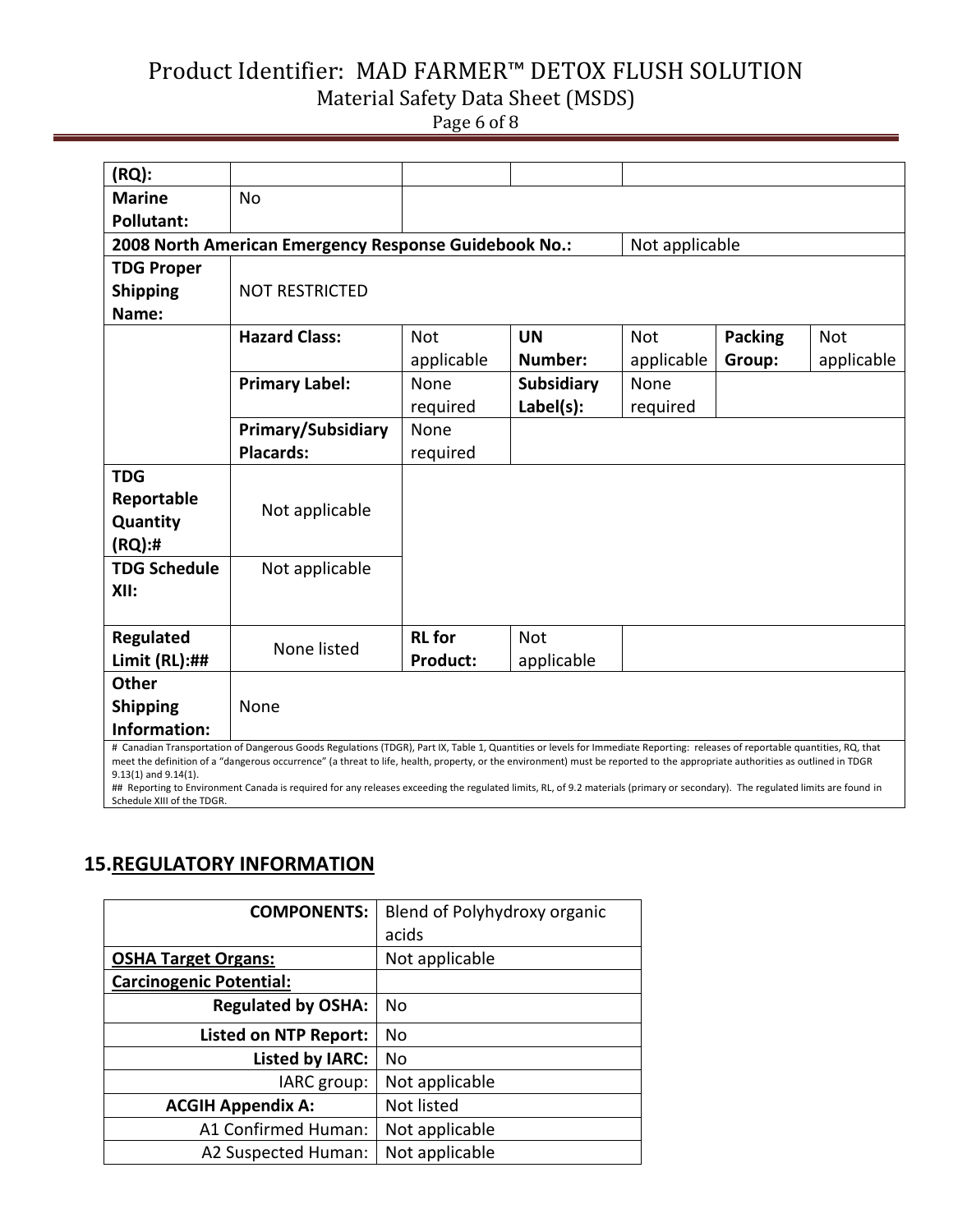Page 7 of 8

| <b>U.S. EPA Requirements:</b>       |                   |  |  |
|-------------------------------------|-------------------|--|--|
| <b>Release Reporting</b>            |                   |  |  |
| <b>CERCLA (40 CFR 302)</b>          |                   |  |  |
| <b>Listed Substance:</b>            | Not listed        |  |  |
| Reportable Quantity:                | Not applicable    |  |  |
| Category:                           | Not applicable    |  |  |
| <b>RCRA Waste No:</b>               | Not applicable    |  |  |
| <b>Unlisted Substance:</b>          | Not applicable    |  |  |
| Reportable Quantity:                | Not applicable    |  |  |
| Characteristic:                     | Not applicable    |  |  |
| <b>RCRA Waste No:</b>               | Not applicable    |  |  |
| <b>SARA TITLE III</b>               |                   |  |  |
| Section 302 & 303 (40 CFR 355):     |                   |  |  |
| <b>Listed Substance:</b>            | Not listed        |  |  |
| Reportable Quantity:                | Not applicable    |  |  |
| Planning Threshold:                 | Not applicable    |  |  |
| Section 311 & 312 (40 CFR 370)      |                   |  |  |
| <b>Hazard Categories (product):</b> |                   |  |  |
| Fire:                               | N                 |  |  |
| <b>Sudden Release of Pressure:</b>  | N                 |  |  |
| Reactive:                           | N                 |  |  |
| <b>Acute Health:</b>                | N                 |  |  |
| Chronic Health:                     | N                 |  |  |
| Planning Threshold:                 | No data available |  |  |
| Section 313 (40 CFR 372):           |                   |  |  |
| <b>Listed Toxic chemical:</b>       | Not listed        |  |  |
| <b>Reporting Threshold:</b>         | Not applicable    |  |  |
| <b>U.S. TSCA Status</b>             |                   |  |  |
| Listed (40 CFR 710):                | No data available |  |  |
| <b>State Regulations</b>            |                   |  |  |
| Carcinogen:                         | No                |  |  |
| <b>Reproductive Toxin:</b>          | No                |  |  |
| <b>Other Regulations</b>            |                   |  |  |
| <b>State Right to Know Laws:</b>    |                   |  |  |
| <b>Canadian Regulations</b>         |                   |  |  |
| <b>Product Information:</b>         |                   |  |  |
| <b>Controlled Product:</b>          | No data available |  |  |
| <b>WHMIS HAZARD Symbols:</b>        | No data available |  |  |
| <b>WHMIS Class &amp; Division:</b>  | No data available |  |  |
| <b>Ingredient Information:</b>      |                   |  |  |
| <b>IDL Substance:</b>               | No data available |  |  |
| DSL or NDSL lists:                  | No data available |  |  |